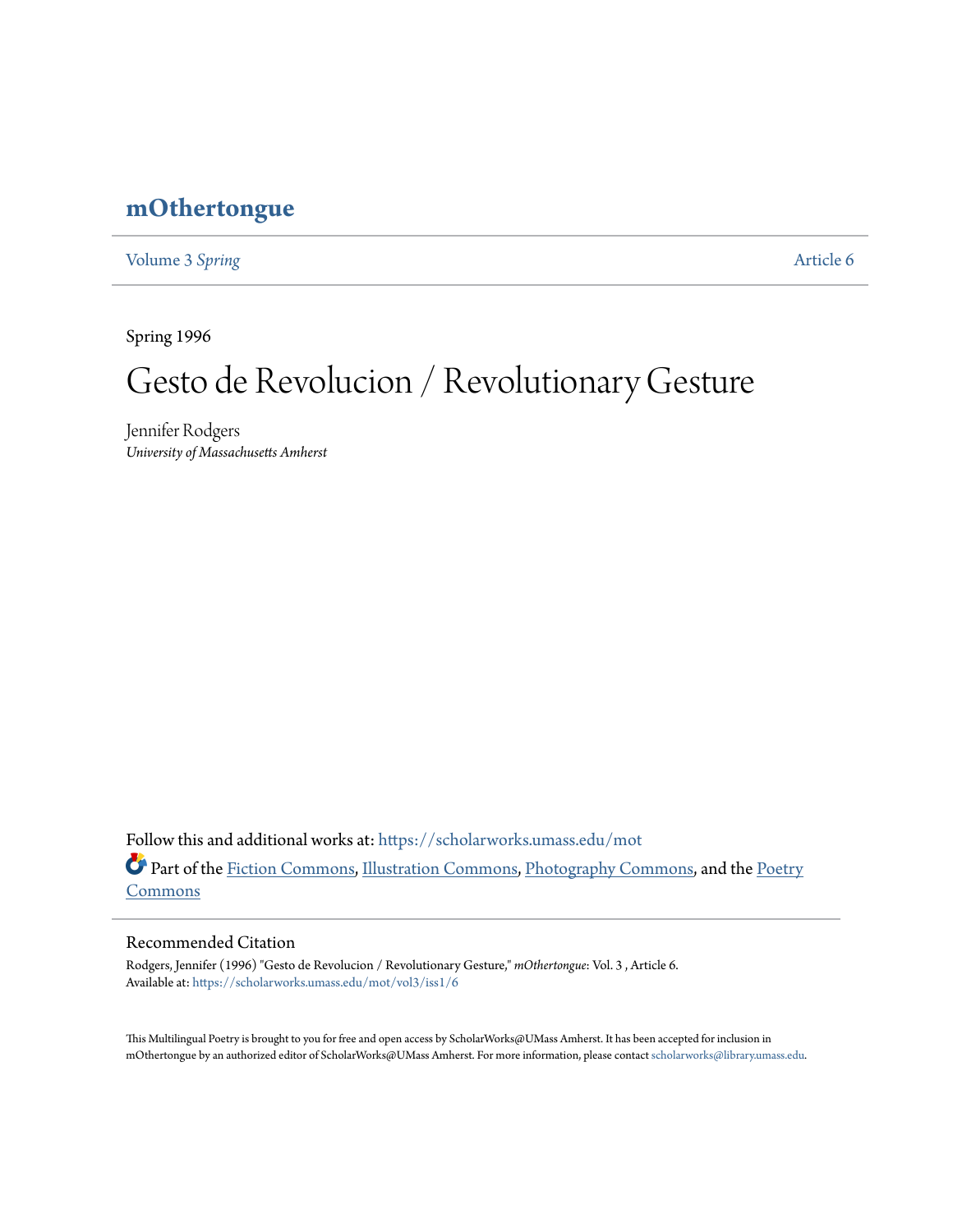## Revolutionary Gesture

The muse leapt from her bed to the window and in an unprecedented gesture fell to the ground and died having forgotten how to fly.

Beneath a sky going very slowly form a brilliant blue to an aged grey the trees lost their final beauty of blood and captured sun.

The poet remained unmoving unable to react; in the absence of instructions the world disappeared.